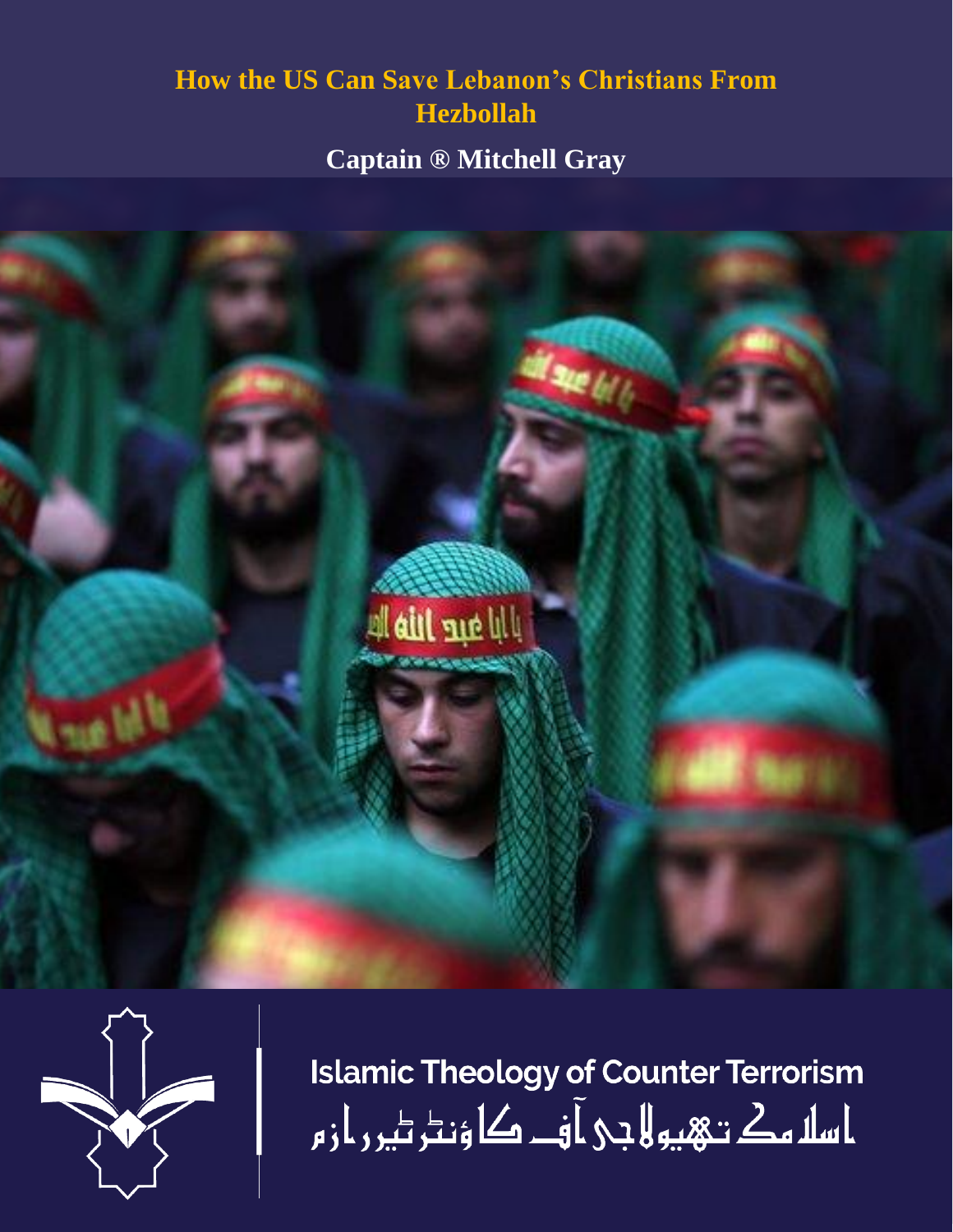The United States must support Lebanon's Christians while developing alternatives to Iran backed Hezbollah to accommodate Lebanon's large Shia population. If the United States neglects Lebanon it is likely that Hezbollah's political and social influence will continue to expand. Lebanon is neighbors with Israel, Syria and Jordan, where their strategic location has attracted the attention of big powers who have attempted to influence the major political events of the Middle East. Specifically, since the end of World War II, Lebanon has experienced two "states within a state": The Palestinian Liberation Organization and Hezbollah.

#### Political Development of the Lebanese entity

 Lebanon's political development chiefly concerned the Christians, especially the Maronite Catholics, and the Sunnis. After World War I, Lebanon was administered by France, in accordance with the League of Nations mandate, until Lebanon attained their independence in 1943. In order to develop a modus operandi for governance, a handful of Maronite and Sunni elites concluded a gentleman's agreement on sharing power known as the National Pact. This arrangement guaranteed a Christian President and a Sunni Prime Minister while relegating the Shia to an institutionalized inferior political status.

 The Shia were an impoverished minority who settled in south Lebanon and the Bekka Valley. Starting in the 1960s, led by Imam Musa al-Sadr, the Shia began the process of political mobilization. By the 1970s, the Shia based Amal organization took root in Lebanon. The 1979 Islamic Revolution in Iran galvanized the Shia of Lebanon as the Ayatollah Khomeini introduced the "guardianship of the jurist consultant" (wilayat al- faqih) which inspired greater political involvement by the Shia. The Lebanese Shia Imams had close ties to their Iranian brethren.

 The "Party of God" (Hezbollah) was formed to resist the 1982 Israeli invasion of Lebanon. Israel had aligned its interests with the Phalange party leader Bashir Gemayel. The Phalange party was a Maronite faction with a well-formed militia. Though based in Lebanon, Hezbollah was rightly described as an Iranian proxy. The Phalange party resisted Syrian occupation in Lebanon. Syria had aligned with Iran because of their mutual hatred of the Iraqi Ba'ath party. These Byzantine alliances made Hezbollah an enemy of the Lebanese Christian forces.

 Since the 1980s, Hezbollah has grown in prestige and entered Lebanese politics gaining seats in the Parliament. Hezbollah gained more support after 2006 when they successfully repelled Israeli military attacks in Lebanon. Hezbollah has emerged as the most powerful entity in Lebanon though the President continues to be a Christian.

 From the end of the 1967 War, the Shia in Lebanon rapidly transformed from a benign minority with little political power into a major force in Lebanon's politics and society. Hezbollah has expanded into global operations and is still supported and backed by Iran.

## The United States History in Lebanon

 The United States first significant military intervention in the modern Arab world was in 1958 when President Eisenhower dispatched troops to Lebanon when Lebanon's President Camille Chamoun

**<sup>4</sup>** www.itct.org.uk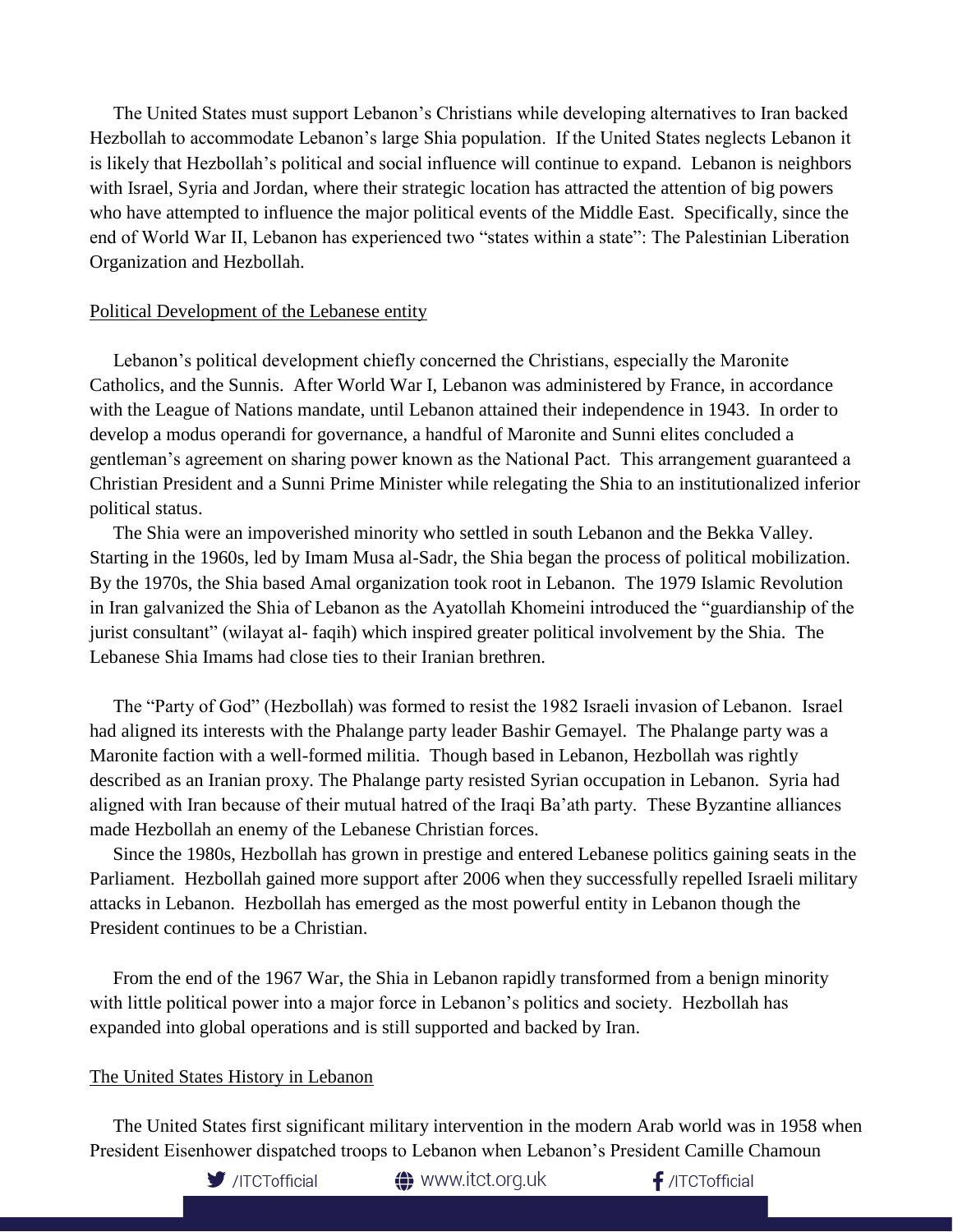invoked the Eisenhower Doctrine, which was a Cold War era policy to confront Soviet aggression in any country that requested American aid.

Chamoun convinced the United States that Soviet backed Syria had destabilized Syria and that a Syrian invasion was possible. Syria has never fully accepted the post-World War I divisions made by the British and French that included the creation of a Greater Lebanon that annexed Syrian territories for the new Lebanese entity. Lebanon, before that time, meant Mount Lebanon and this did not include Beirut, Tripoli and other areas that had been part of Ottoman Syria.

 Operation Bluebat was launched in 1958 when U.S. Marines made an amphibious landing on Beirut's beaches where they encountered not Syrian forces but comely Lebanese beachgoers in western bikinis! The United States military should have learned a valuable lesson in Lebanon related to the nature of future Middle East wars.

 This was not a "conventional" war but a domestic problem among sectarian groups. In such a war, the smart use of propaganda, intelligence and small unit action are required. The United States did not encounter much combat and they were badly prepared in terms of intelligence and local knowledge. The United States military was structured to fight nation states armies. For example, the United States did not have a map of Beirut more current than the 1930s.

 The underlying cause of Lebanon's "events of 1958," that some dubbed as a civil war was domestic tensions exacerbated by the rise of Arab nationalism due to the rise of Egypt's Nasser. The 1958 crisis was settled when Lebanon enjoyed a peaceful transition of power when Army general Fuad Chehab assumed the presidency calming Sunni fears that President Chamoun would not leave office.

 From the perspective of the United States, their interest in Lebanon was mainly related to the Cold War and countering Soviet influence. Lebanon was not an oil producing region but Beirut was a key financial center that was oriented towards the West and therefore Lebanon was considered worthy of support in the Cold War's zero-sum analysis.

 The situation in Lebanon changed in 1982-3 when the United States deployed peacekeeping troops along with Italy, France and Britain in order to implement United Nations policies for the safe withdrawal of the PLO from Lebanon. The Christians, especially the Maronites, were concerned that the PLO had formed a "state within a state" in southern Lebanon. Hundreds of thousands of Palestinian refugees from the 1948 Arab-Israeli war had fled to Lebanon. After the 1967 defeat of Arab forces by Israel, the PLO assumed a greater role in the Middle East and they "militarized" the camps in Lebanon which threatened the sectarian balance of the National Pact.

 The initial United States deployment of troops was successful as the PLO exited Lebanon. However, political events would soon change the landscape of Middle East politics. Shortly after being elected as President of Lebanon, Phalange leader Bashir Gemayel was assassinated, which sent shock waves through the region. Gemayel was reviled because he allied with Israel in the civil war. Syrian operatives were responsible for the murder. Gemayel had been a charismatic leader who promised a new Lebanon for all Lebanese and he rejected the "old ways" which he called unworkable for Lebanon.

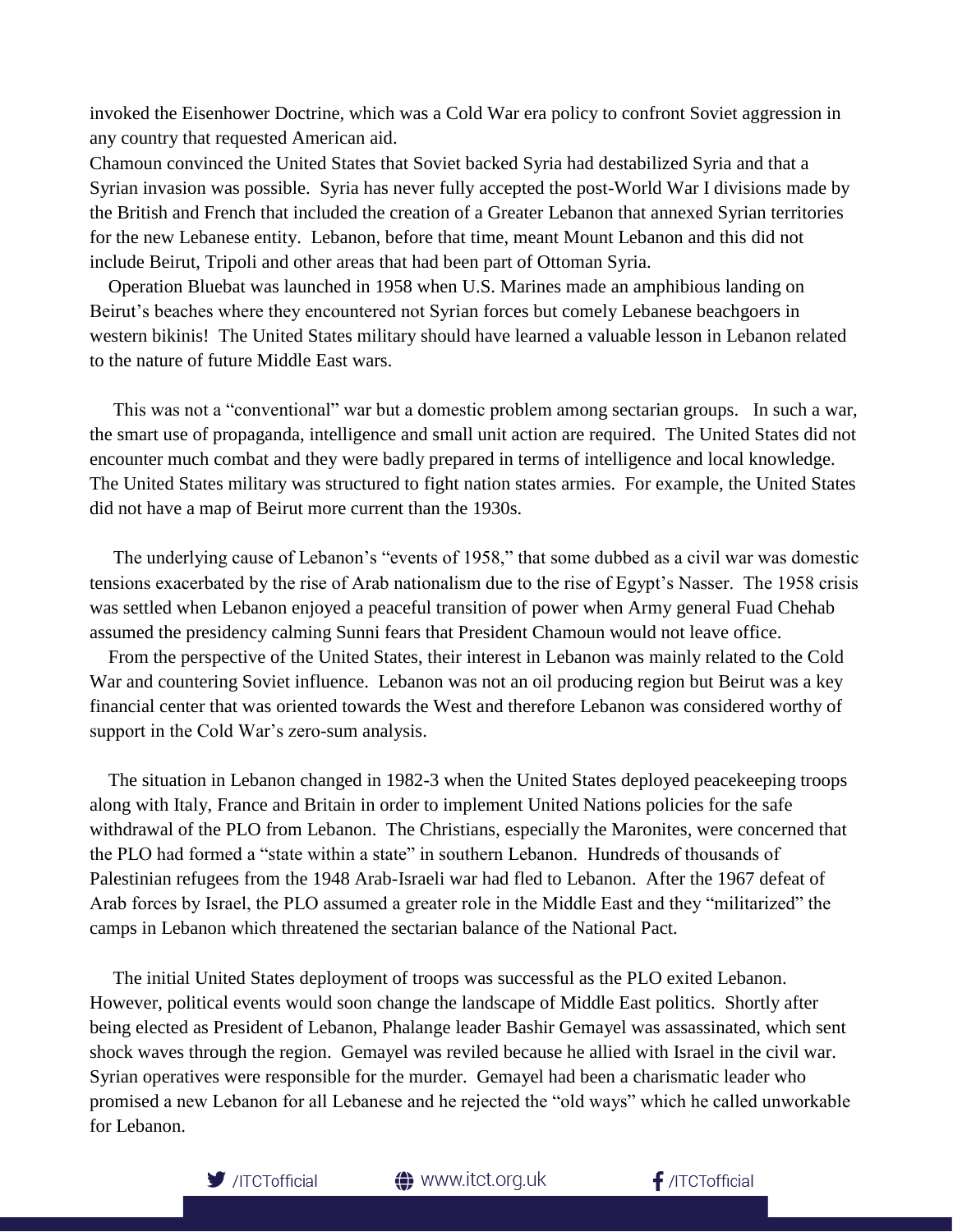The United States, via Phillip Habib their Middle East envoy, had guaranteed the safety of PLO families that remained in Lebanese camps. So, when Lebanese Forces, with the apparent consent of Israel, stormed two PLO camps and brutally slaughtered Palestinians it was widely condemned as a war crime. The Lebanese Forces were motivated by revenge for the killing of Gemayel and years of suffering PLO atrocities in their villages that often go unmentioned in the western media. Such were the raw and angry emotions that were unleashed in volatile Lebanon in 1975.

 The United States forces became a target in Lebanon. The United States role as a neutral peacekeeper was challenged when the USS New Jersey lobbed shells into Druze areas. Many Muslims and Druze believed that the United States was now backing Israel and the Christians. In addition to that, the United States had failed to protect Palestinians as they had promised. The dye was now cast for the United States to suffer significant casualties in the Middle East.

 With the PLO reeling, the void was filled by the emergence of Hezbollah, Amal and Islamic Jihad, which were Shia entities hostile to the United States presence which was seen as helping Israel. First, the United States embassy was bombed and this was followed by the tragic suicide bombing of the Marines barracks near the Beirut airport. These attacks introduced the concept of martyrdom operations where Shia clerics ruled that these tactics were not suicide—forbidden in Islam—but legitimate military acts of resistance. These attacks were met with anger by President Ronald Reagan, but at the end of the day he decided to withdraw American troops as opposed to expanding military operations.

 Therefore, in the early 1980s we see that the United States role was part of a global peacekeeping effort to help stabilize Lebanon. The United States interest was in regional stability and to help Lebanon regain full control over its sovereignty. The United States was not seeking territory or resources such as oil. However, the United States considered Lebanon as a key location for regional issues and the United States had a vested interest in promoting a stable Arab world because of its oil producing status.

## The United States Interest in Lebanon Today

 As stated above, the United States has largely considered Lebanon within the framework of international affairs. While the United States has intervened twice in Lebanon, the motivation was not to help Lebanon as much as it was to preserve regional order. However, the United States should now consider supporting Lebanon for the purpose of assisting the Christian population and preventing Lebanon from becoming totally dominated by Lebanon, Syrian and Iran.

 Christians are being slaughtered in Egypt, Iraq and other places at an alarming rate. But only in Lebanon are the Christians tethered to the government structure. For example, the Coptic Christians in Egypt make up to ten percent of the population but they have no political voice in the Egyptian government. Likewise, Christians in Iraq have no political voice.

 Christians cannot change the fact that they are a minority in the Middle East. Nonetheless, there are millions of Christians in the region who deserve protection. If the United States abandons the

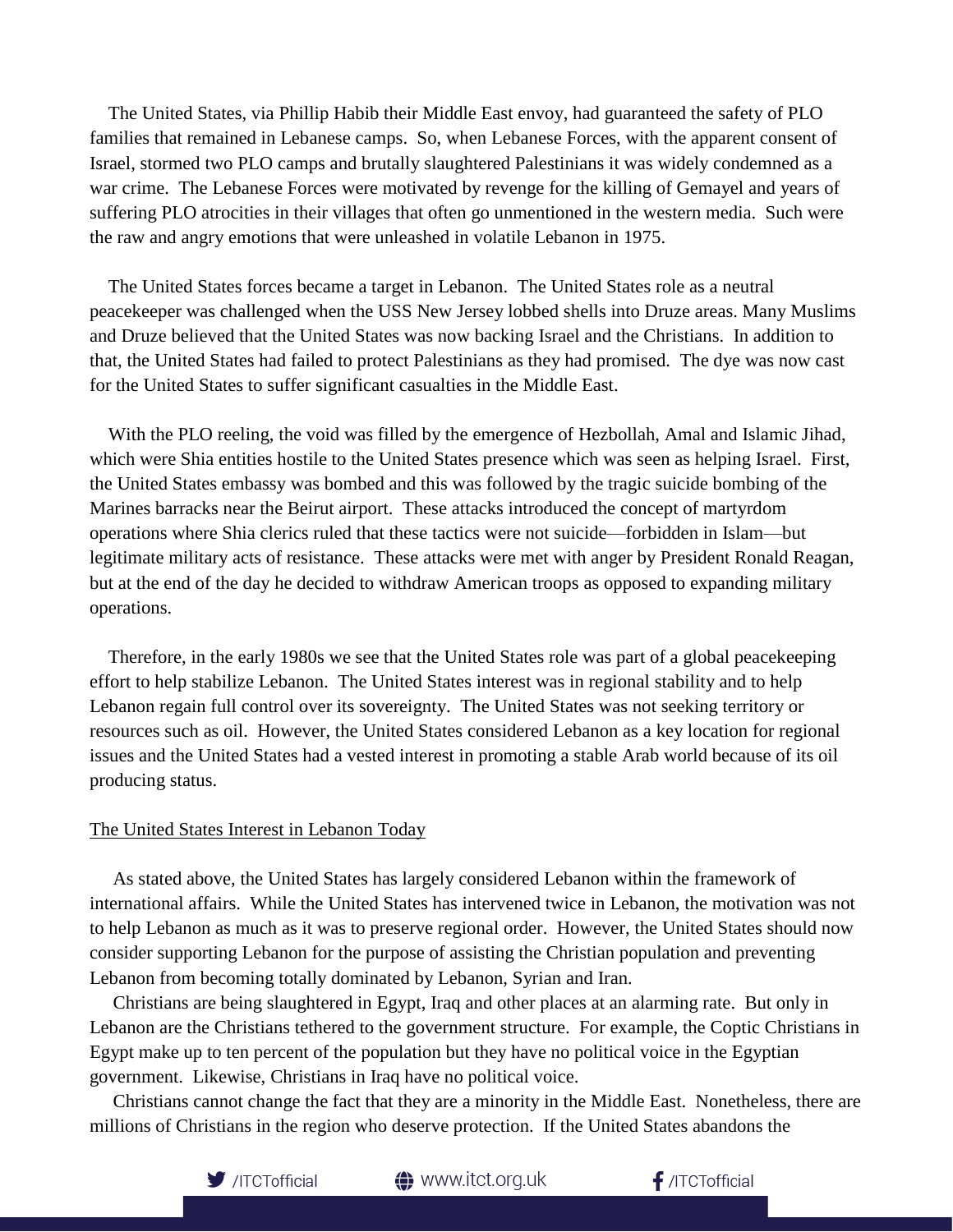Christians, then there is the possibility they will be further marginalize if not all but eliminated from the very lands from which they originated—centuries before the Muslims, in fact.

 Lebanese Christians are somewhat protected by their political status, though that position was weakened in the Taif Accords which ended the fighting in Lebanon in 1990. This agreement, heavily influenced by Iran's Syrian ally, disarmed and dismantled the Christian militias while leaving Hezbollah intact. While the presidency remains in the hands of the Christians, the president's powers were degraded.

 Currently, the Lebanese president is Michel Aoun, a former army commander. General Aoun fled Lebanon to France in 1990 when the resistance collapsed. He returned after the assassination of former Prime Minister Rafik Hariri in 2006 to seek political office. In the turbulent years that followed, Aoun was able to reach an agreement with Hezbollah that allowed him to become president.

 Michel Aoun signed a Memorandum of Understanding with Hezbollah that is very beneficial for Hezbollah and further erodes the political status of Christians in Lebanon. Meanwhile, Hezbollah engages in transnational criminal activities on four continents that includes trafficking in narcotics. Hezbollah has actively deployed assets to Syria and Yemen consistent with Iranian interests. Hezbollah's weapons arsenal and rhetoric risk another war with Israel in Lebanon, which would be a tragedy for this small country suffering an economic crisis while grappling with another refugee crisis brought about by the civil war in Syria.

 The United States interests cannot be furthered with Hezbollah in control of Lebanon. This would be tantamount to Iran gaining influence and power at the expense of a nation that had been oriented towards the west and an intermediary between the West and the Middle East. Likewise, the Eastern Mediterranean is becoming a major source for hydrocarbons which only increases the prospects for volatility that could adversely impact the United States.

#### What Can the United States do to Support Lebanon?

 The United States considers Hezbollah to be a terrorist entity. Until September 11, 2001, Hezbollah was responsible for more deaths of Americans than all other terror groups, including al-Qaeda. Hezbollah has engaged in suicide bombings, kidnappings, assassinations, hijacking, and piracy, drug trafficking, money laundering and espionage against the United States and its allies. Hezbollah also has significant conventional forces and munitions and is capable of engaging in all types of warfare. Hezbollah has an extensive network inside the United States that has threatened to become "operational" if Iran's interests are attacked.

 On January 25, as an annex to Executive Order 12947, Hezbollah was listed as a Specially Designated Terrorist. In 1997, the U.S. Department of State designated Hezbollah as a Foreign Terrorist Organization. On October 31, 2001, Hezbollah was designated as a Specially Designated Global terrorist per Executive Order 13224. On March 23, 2006, the U.S. Department of Treasury designated pursuant to Executive Order 13224 al Manar, a satellite television operation owned or controlled by the Iran-funded Hezbollah terrorist network. Also designated were al Nour Radio and the Lebanese Media Group, the parent company of both al Manar and al Nour Radio.

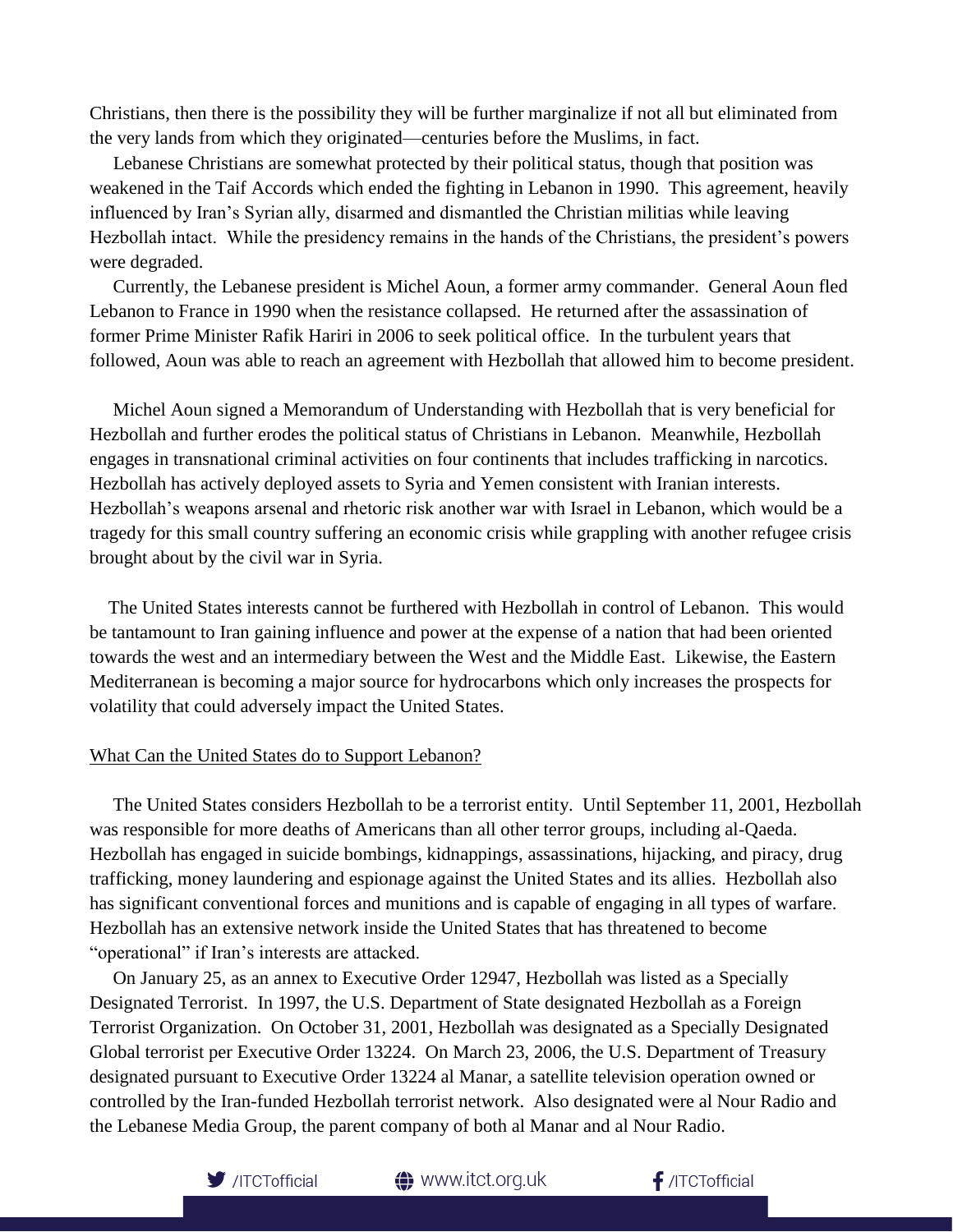Now, in October, 2018, the United States Congress has passed legislation to impose new sanctions on Hezbollah and nations that support its terror activities such as arms procurement, recruiting services, combat or financial services. This is a bipartisan bill titled The Hezbollah International Financing Prevention Amendment Acts. It is expected that President Donald Trump will sign the legislation.

 The United States should loudly condemn Hezbollah for their role in the assassination of Rafik Hariri the former Prime Minister who was instrumental in rebuilding Beirut after the civil war. The United States could compare this atrocity to the likes of Kim Jong IL and other despots who resort to these methods. While Hezbollah might counter with accusations against the United States in its aggressive policies the United States can point to an equally impressive array of positive contributions—something Hezbollah can only manufacture for its supporter's approval.

 These actions aimed at Hezbollah along with severe economic and diplomatic pressure on Iran are among the best tools to help Lebanon escape Iranian bondage. However, Lebanon has a large Shia population that had been repressed for years and it is important that the Shia are not punished for the crimes of Hezbollah. The Amal organization has been criticized for severe corruption and probably is not effective for replacing Hezbollah. The United States must appeal to the Shia population as a positive force and not an enemy.

 One step in the right direction is the active role the United States Aid in Development is taking in eastern Lebanon to improve agricultural protection. This non-military intervention can achieve through education, training and cooperation what cannot be achieved by bullets by building trust and friendship by improving Lebanon's economy. Lebanese agriculture was poorly developed because of the French dominated silk industry and Beirut's services economy that did little for small farmers and made credit all but impossible for most agricultural entities.

 Therefore, by decreasing Iran and Hezbollah's influence the United States can also increase its role in building up all sectors of Lebanon's economy that will help all the sectarian groups. This method will address some of the structural problems that existed in Lebanon. Lebanon's open economy that emphasized tourism, financial services and trade prospered but it tended to favor the established Christian and Sunni elites of the Beirut merchant class. By learning from history, Lebanon can do both and this will allow for a true national identity to eventually emerge. When prosperity favors narrow interests, it breeds widespread discontentment.

 The speeches of Bashir Gemayel are worth revisiting. Gemayel is often described—not incorrectly—as a ruthless warlord. But we must remember that even our own civil war produced tremendous killing, destruction and mayhem—such is the tragedy of civil war. Nonetheless, there is an important theme in his public speeches that endures to this day. This theme regards the future of the Lebanese state. Despite his Christian background, Gemayel did not advocate for a "national homeland for Christians." He demanded a new Lebanon for all Lebanese. In other words, he was a patriot who rejected foreign intervention.